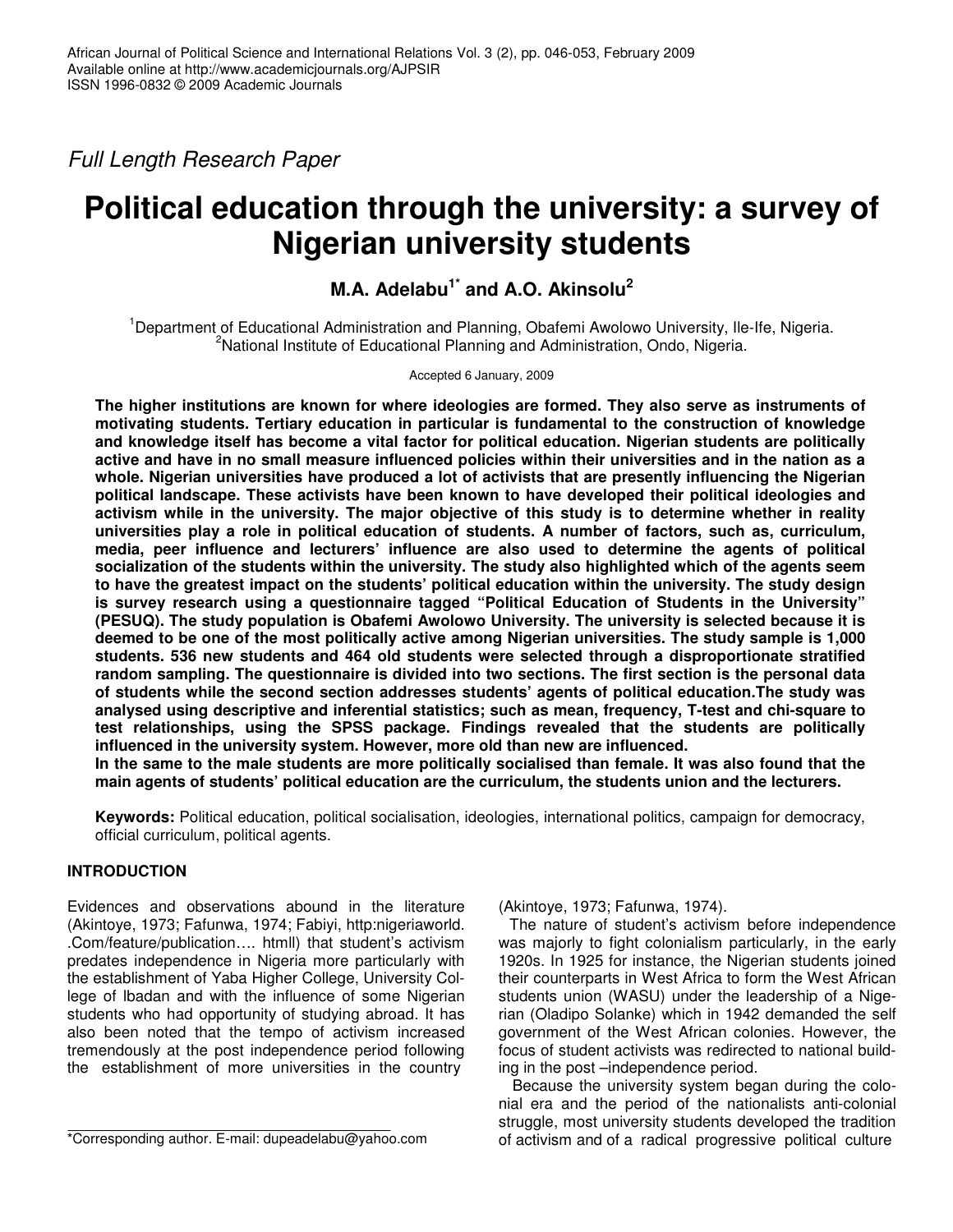which has been sustained (Anise, 1979). Unfortunately, there has always been a tendency to refer to these activities as students "unrest". Whatever name is called several factors have been responsible for the so called students' unrest. Internal factors range from dissatisfaction with university policies, rules and regulations, representations on students board and committees of council and senate and even representations on council and senate (Ojo, 1995). Other reasons are lack of communication and consultations between students and authorities in a variety of matters (Ajayi, 1990).

An external/internal factor is students inability to satisfy occupational interest and the deep fear and uncertainty of lack of job opportunities after graduation often cause frustrations and could lead to an "unrest" at the slightest provocation (Olugbade, 1990). External factors leading to students' unrest are mainly concerned with nationaland international policies. Examples are the Structural Adjustment Programme of the past military regime whereby they partnered with National Labour Council (NLC) to form a strong resistance thereby pressurizing govern-ent to a retreat, dialogue or compromise.

Other issues are the controversial 1963 census, the 1965 Western Regional Election, the introduction of the National Youths Service Scheme (NYSS) into Nigerian university system, the abortive coup of February 13, 1976 in which the progressive Head of State General Murtala Mohammed was killed, the annulment of June 12, 1993 presidential election won by M.K.O Abiola which was believed to be the fairest of all elections. This eventually led the then military Head of State General Ibrahim Badamosi Babangida to step aside as was the case in Indonesia when university students were instrumental to the complaint that led to the resignation of Soeharto in 1998 after 32 years in power (Hamad et al., 2001).

Additionally, Nigerian students always protest increase in petroleum products which could be compared to Indonesia experience when the students found that the prices of gasoline and transportation fares had been increased they demanded a reduction and government complied. Their actions yielded results as government acted promptly and positively to the demand to lower public bus fares and the state oil company was compelled to lower price of gasoline (Bachtair, 1968; Olugbade, 1990).

The Nigerian students are conversant with international politics. For instance, the Nigerian students in partnership with some organisations supported Nigerian and South African blacks against apartheid regime of South Africa and the killings in Soweto just like some students in the United States used their consuming powers as a political tactic on campus around the country in return to a strategy successfully employed in the civil right movement in the 1960s and in efforts to end apartheid in South Africa in the 1980s (Rucker, 2005; Longo and Meyer, 2006). Also in 1959 the Nigerian students demonstrated against the Anglo-Nigeria Defence Pact, until the pact was abrogated. These examples could be compared with the

American students activities that have successfully pressured other campuses to divest their endowment from companies doing business in Sudan in an attempt to put financial strain on the Sudanese government in response to the genocide in Darfur (Rucker, 2005).

The scenarios described above is an indication that Nigerian university students, like other students in the developed world, have a great potential to be politically engaged and it is obvious that higher education has offered them better opportunities for this political engagement. It is therefore obvious that students get involved in local, national and international politics due to the general awareness created by the college environment.

Another evidence of students' political education which was influenced by the university environment is the persistent increase in Nigeria Students' activism. Students' activism persists because students feel that majority of the citizens or their own parents are being oppressed perhaps because of poverty or lack of access to governance and in most cases those parents who speak out are not heard. Moreover, since the universities are dependent on government for funding and for policy directions, the political class over the years has also seen itself as all powerful and has continued to increase its control on the university system. The response to this automatically rested mainly on Nigerian students who saw this as a form of slavery and erosion of autonomy. The students therefore see themselves as saviours and reformers. The public in turn regards students as leaders of tomorrow and conscience of the nation.

Following the discussion above, the main theses of this study were specifically to:

• Investigate the role of universities in the political education of students.

• Examine the contribution of the universities towards the political education of old and fresh students.

• Identify the agents of political education of students within the universities.

• Ascertain the influence of external agents on the political education of students.

• Determine which of the agents of political education in the universities have the greatest impact on students political education.

#### **Literature review**

Political education is defined in agreement with Hamad et al. (2001) as the process in which political attitudes and behaviours are germinated and formed. However, this study does not limit politics to party politics such as voting, and electioneering campaign. For the purpose of this study political education is often used interchangeably with political socialization (Entwistle, 1971). Education has implanted in the student the seeds of knowledge which continues to germinate as they develop from primary school to the University. By the time they are in the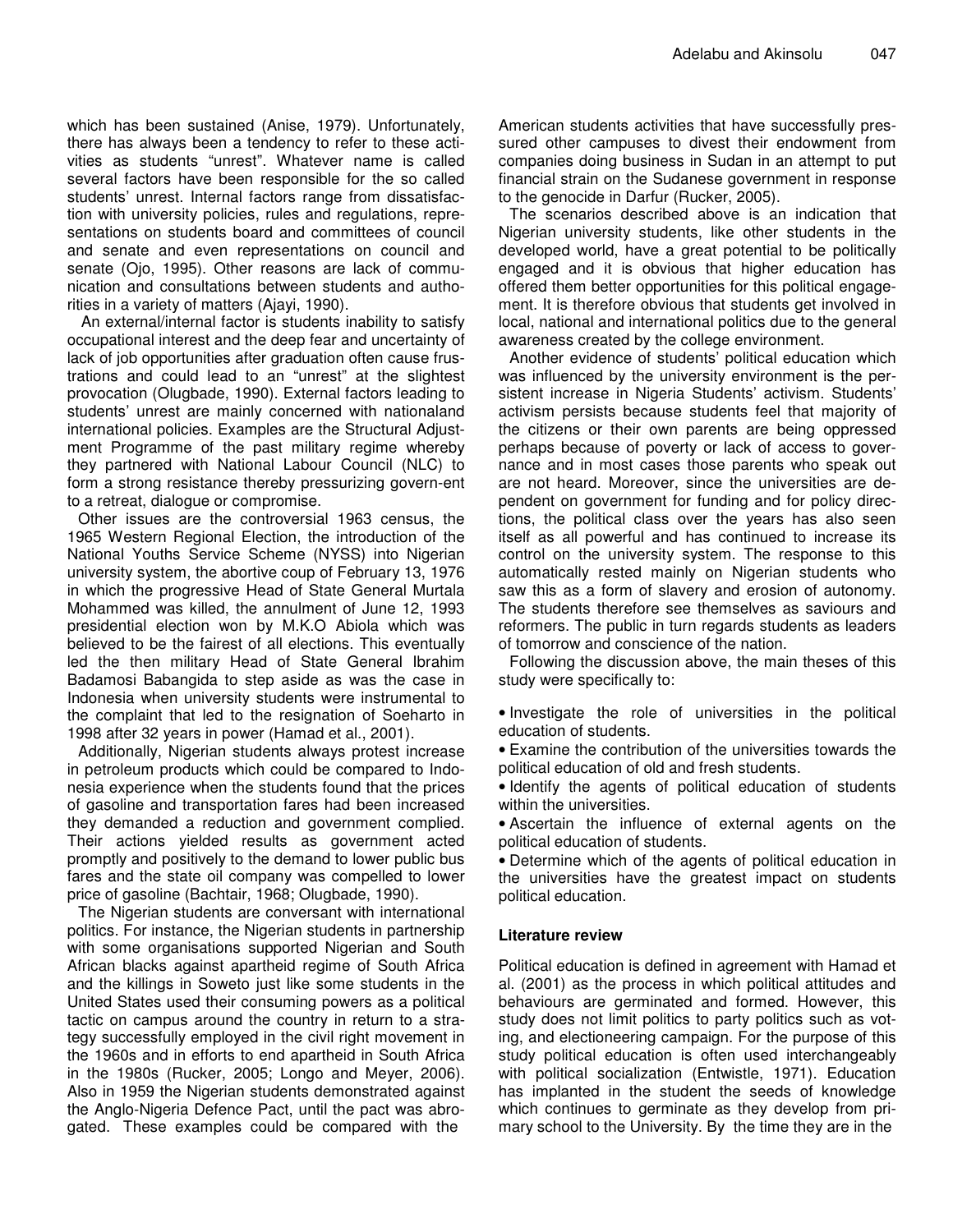university, the college becomes a predominant model and the central instrument of their political education. University students over the years have been known to have played significant role in transformation or political systems (Coleman 1963; Mcclintock and Turner, 1963). They both argued that education is a crucial agent of socialization and that the school exerts influence on the individual as well as on the social and political system. If this is true, then one can justify the literature that supports the fact that the school is the major agent of students' political education.

This view is supported by Almond and Verba (1963) in their five nations study where they concluded that among all the variables they considered, education is regarded as the greatest variable of political reform in any country. Undoubtedly, many agents of political education would have influenced university students before and by the time they are in the university. Schooling itself has been known to function as an ideological vehicle for political socialization but the more extensive an individual's education is, the more likely he is to have more political information to possess a wide range of opinions on political matters and to engage in political discussion with a wide range of people and to feel a greater ability to influence political affairs (Almond and Verba, 1963).

It has been argued that individual political behaviour and thoughts are consequences of the environmental influences i.e. those influences directly relating to political influences as well as those forming the general character (Mezey 1975). The university now reports to be the dominant model and central instrument of political education, surpassing even the traditional bond of the family. This is the view of sociologists and political scientists have continually looked for reasons why people participate in politics.

Therefore, one can conclude that university students' socialization involves all kinds of learning which students are exposed to while they are in the university. If one agrees with Milbrath (1971) that the surest single predicttor of political involvement is the number of years of formal education, one can safely arrive at the conclusion that the university certainly widens the scope of students' acquaintance and motivates their political knowledge and involvement.

The university system is integrally linked to other parts of the education system namely: primary and secondary. The character of students flows from one level of the system to another. The university system is a key arena for ideological production and for political socialization. The university system is conceptualised as straddling all these domains, constituencies and sets of interests.

Education, because it is capable of developing scarce skills and raising consciousness, holds out particular a promise for the state in relation to its need to control society and the economy. At the same time, education poses a threat to prevailing relations of authority, since education is also capable of stimulating independent

thoughts. By their training, students in higher institutions have access to information and ideas. They can therefore articulate rightly or wrongly, the various state policies and measure rhetoric against reality (Olugbade, 1990).

Once in the university, students' political values change, especially with the length of stay in the university system (Jacobsen, 2001). Jacobsen found that students' political values change in the beginning of their study and after three years of study. Although the change is marginal, it is a hint that students tend to become more politically alike as they live together thus indicating that higher education has a slight homogenising effect on political values.

Literature has supported that the family is the primary agent of socialization. The family has been known to play a role in the formation of attitudes and values of their children. For a child, it is easy for the family to be the agent of political education through indoctrination. The family also provides an environment which is conducive to the acquisition of certain knowledge, values and attitudes which are commonly held by that family (Rush and Althoff, 1971).

Evidences (Almond and Verba, 1963; Hamad et al., 2001) have also supported the fact that in addition to formal education processes, students are very much influenced by on- campus peer and friends group. This is to say that affiliations to public interest and advocacy groups by university students have been found to have a great impart on their political socialization.

Closely connected with the peer group, is political education through campus societies clubs and most importantly, students affiliation with the civil society and advocacy groups outside the campus. For instance, observations have shown that Nigerian students always have strong affiliation with advocacy groups such as the Campaign for Democracy (CD) etc. And they have shared the centre stage of struggles with these advocacy groups and the Nigeria labour congress. This is in line with the findings of Hamad et al. (2004), and Budirdiaradjo (1998) who found that political socialization can step from affiliation with public interest and advocacy groups which have fought for the public interest.

Political agents outside the university often influence political thinking and allegiance of university students. For instance, outside the university campus students often form a large part of the constituency of many political parties. This is because political parties often target the university students' social stratum for political socializetion activities. This occurs either directly through involvement with party political institutions or indirectly through social or interest groups established by or connected with a political party (Hamad et al. 2001). In line with this, governments in Nigeria in general, have tended to use students and their unions as progressive support enclaves in pursuit of both legitimacy and popular appeal. .Most political parties and their leaders strive to establish student wings to capture the progressive sentiments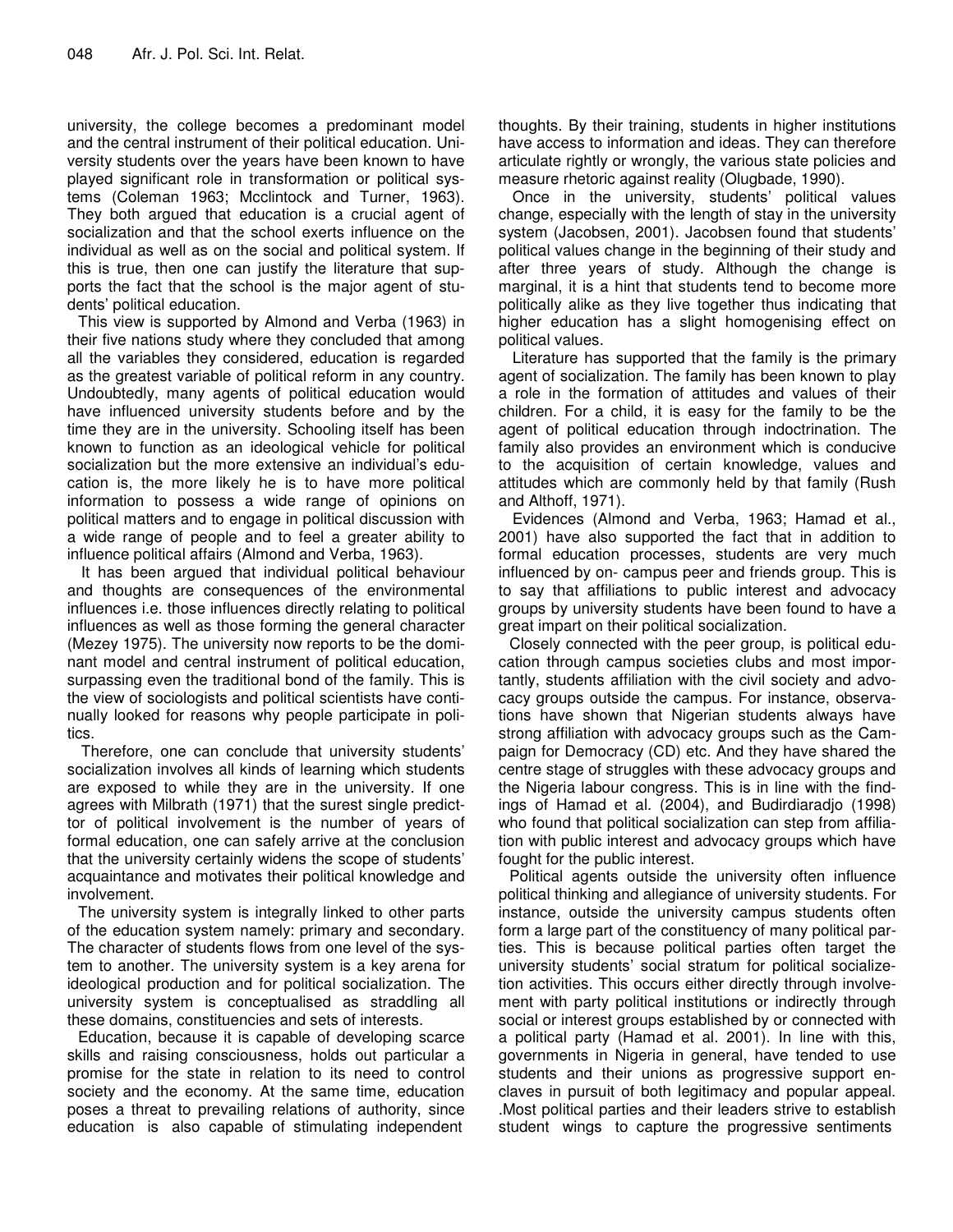**Table 1.** Biographical information.

|                   |              | <b>Frequency</b> | <b>Percent</b> |
|-------------------|--------------|------------------|----------------|
|                   | 100 level    | 536              | 53.6           |
|                   | 200 level    | 232              | 23.2           |
|                   | 300 level    | 103              | 10.3           |
| Level/Year        | 400 level    | 120              | 12.0           |
|                   | 500 level    | 2                | .2             |
|                   | Postgraduate | 3                | .3             |
|                   | No Response  | 4                | $\cdot$        |
|                   | Total        | 1000             | 100.0          |
|                   | male         | 498              | 49.8           |
| Gender            | female       | 501              | 50.1           |
|                   | No Response  | 1                | .1             |
|                   | Total        | 1000             | 100.0          |
|                   |              | 528              | 52.8           |
|                   | 2            | 151              | 15.1           |
| No of Years spent | 3            | 227              | 22.7           |
| in the University | 4            | 53               | 5.3            |
|                   | 5            | 1                | 0.1            |
|                   | No response  | 40               | 4              |
|                   | Total        | 999              | 99.9           |
|                   |              | 1000             | 100.0          |

**Table 2**. Relative occurrence of political education in the university.

| Level of political education  | <b>Frequency Percent</b> |       |
|-------------------------------|--------------------------|-------|
| very low political education  | 22                       | 2.2   |
| low political education       | 108                      | 10.8  |
| Moderate political education  | 446                      | 44.6  |
| High political education      | 411                      | 41.1  |
| Very High political education | 10                       | 1.0   |
| Total                         | 997                      | 99.7  |
| <b>Missing Values</b>         | 3                        | .3    |
| Total                         | 1000                     | 100.0 |

which are usually quite vocal in various matters.

The Nigeria university students also have their own local news carriers in form of what is referred to as 'campus journalism'. University students often place a great reliance on university media as channels of information. The mass media is important because according to Rush and Althoff (1971) not only are more people involved in the communication system but they are reached by the same channels and so the information likely to reach them will be more uniform. For instance, according to Hamad et al. (2001) students and the mass media were instrumental in bringing about political reforms in Indonesia in 1990.

Political education could be shaped by what is transmitted through the official curriculum. This may be true especially in primary and secondary schools where civics is taught as a subject. There is however a dearth of literature to support the fact that the curriculum can be a **Table 3**. Status of students political education before and after they entered university.

|                   | Frequency | <b>Percent</b> |
|-------------------|-----------|----------------|
| Not sure          | 38        | 3.8            |
| Strongly agree    | 84        | 8.4            |
| Agree             | 246       | 24.6           |
| Disagree          | 333       | 33.3           |
| Strongly disagree | 299       | 29.9           |
| Total             | 1000      | 100.0          |

source of political education for Nigerian university students. However, observations have shown that political education in the university is largely defined by hidden curriculum, values and attitudes, beliefs that are informally transmitted through the everyday practice of teachers.

#### **Research methodology**

The major objective of this study is to determine whether universities play a role in political education of students. The design is survey research using a questionnaire tagged "Political Education of Students in the University" (PESUQ). The study population is OAU. The study sample consists of 1000 students (536 new) and (464 old). This selection was through a disproportionate stratified random sampling. It is disproportionate in the sense that there are more new students than old in the sample. The stratified method adopted was informed by the differrences in students' population across the 13 faculties in the university. For this reason, samples were drawn based on the population of students. Questionnaires were administered in a general studies class which comprised all students in each category. Permission was sought from the teachers and students were requested to fill the questionnaire after their lessons.

#### **RESULTS**

Table 1 shows the number of respondents according to their levels. There are 536 (53.6%) new students at the 100 level while other levels are 436 (43.3%). In the gender category there are 498 male (49.8%) to 501 (50.1%) female respondents.

Table 2 addresses the relative level and depth of political education of students. This table shows that there are more students in the university who believe that the university has educated them politically. Majority of these respondents agreed (strongly agreed and agreed) that the university has influenced them politically. Thus, confirming their sanction of Jacobsen (2001) that political values of students change when they enter the university. Table 3 above shows that the majority disagreed that their political education remained as it was before they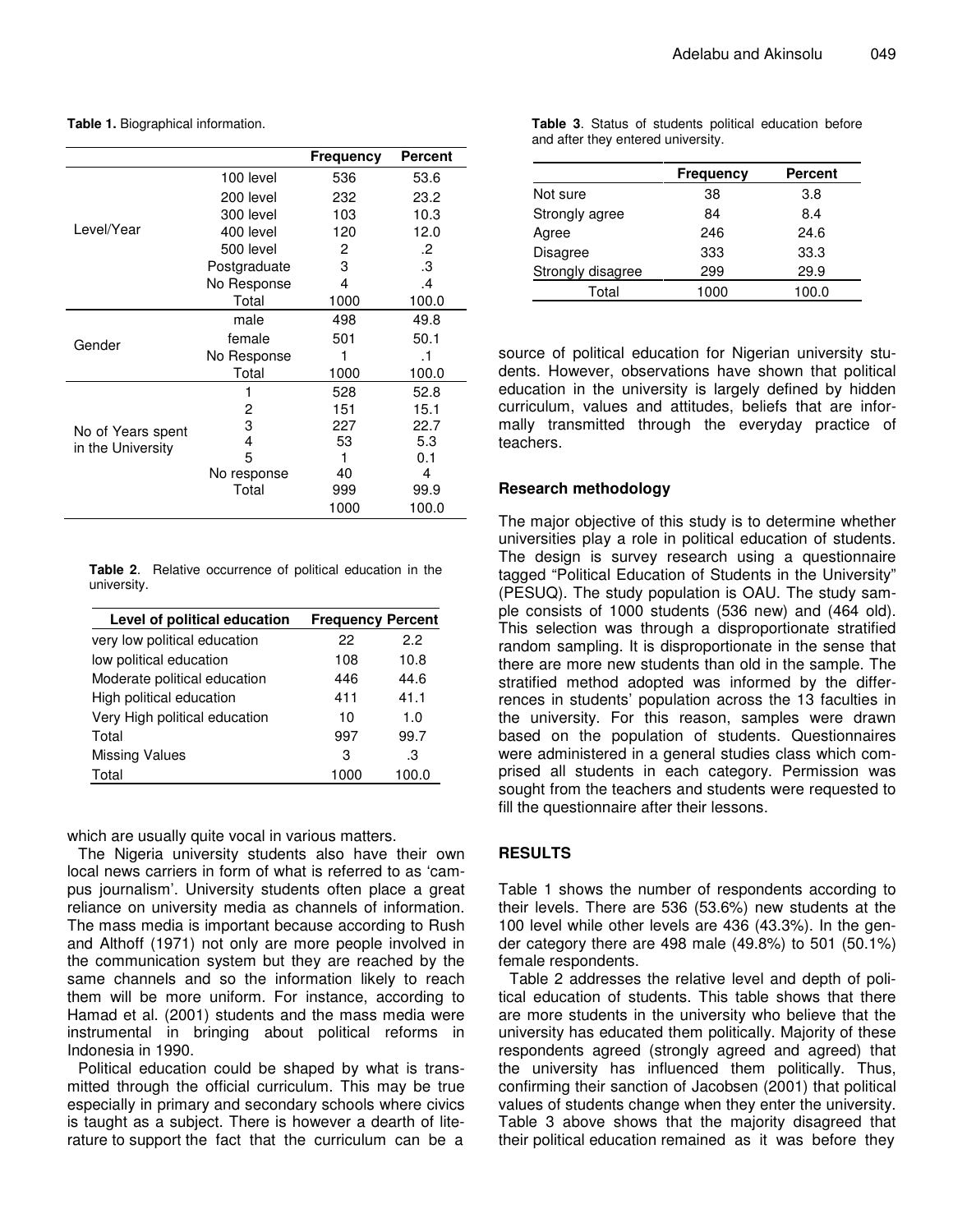| Class/Level in the | N    | Mean    | <b>Std. Deviation</b> | <b>Std. Error</b> | 95% Confidence Interval for Mean |                    |  |
|--------------------|------|---------|-----------------------|-------------------|----------------------------------|--------------------|--|
| <b>University</b>  |      |         |                       |                   | <b>Lower Bound</b>               | <b>Upper Bound</b> |  |
| 100 level          | 534  | 66.8951 | 17.5710               | .7604             | 65.4014                          | 68.3888            |  |
| 200 level          | 232  | 72.8534 | 17.2191               | 1.1305            | 70.6261                          | 75,0808            |  |
| 300 level          | 103  | 75.6408 | 15.1275               | 1.4906            | 72.6843                          | 78.5973            |  |
| 400 level          | 119  | 70.4958 | 17.8733               | 1.6384            | 67.2512                          | 73.7404            |  |
| 500 level          | 2    | 76.5000 | 7.7782                | 5.5000            | 6.6159                           | 146.3841           |  |
| Postgraduate       | 3    | 68,0000 | 7.8102                | 4.5092            | 48.5983                          | 87.4017            |  |
| Missing            | 7    | 44.2500 | 40.9502               | 20.4751           | $-20.9109$                       | 109.4109           |  |
| Total              | 1000 | 69.5466 | 17.7043               | .5607             | 68.4464                          | 70.6469            |  |

**Table 4**. Descriptive analysis of students' political education based upon their class/level in the University.

**Table 5.** The analysis of variance (ANOVA) table for the difference in the Political education of students on the basis of their level in the University.

|                          | <b>Sum of Squares</b> | df  | Mean Square |       | Sig.        |
|--------------------------|-----------------------|-----|-------------|-------|-------------|
| Between Groups 12887.230 |                       |     | 2147.872    |       | .000        |
| Within Groups            | 299299.851            | 990 | 302.323     | 7.105 | P < 0.05    |
| Total                    | 312187.081            | 996 |             |       | significant |

**Table 6**. A comparison of contribution of different agents of political education to different levels of students' political education.

| <b>Agents</b>                     | <b>Level of Political Education</b> |     |                 | Total | % contribution   | Missing |       |     |       |
|-----------------------------------|-------------------------------------|-----|-----------------|-------|------------------|---------|-------|-----|-------|
|                                   |                                     |     |                 |       |                  |         | n     | %   |       |
|                                   | <b>Very Low</b>                     | Low | <b>Moderate</b> | High  | <b>Very High</b> |         |       |     |       |
| Lecturers                         | 0                                   | 8   | 110             | 231   | 10               | 359     | 40.38 | 120 | 13.50 |
| Students' Union                   |                                     | 9   | 126             | 260   | 10               | 406     | 45.67 | 107 | 12.04 |
| Other<br>Members<br>of University | - 0                                 | 16  | 115             | 246   | 10               | 387     | 43.53 | 114 | 12.82 |
| The curriculum                    | $\Omega$                            | 23  | 164             | 270   | 10               | 467     | 52.53 | 85  | 9.56  |

entered the university. This shows that the university has played a dominant role in students' political education by changing their formal status on political education.

Table 4 analyses the impact of the university in the political education of both old and new students and tries to find out if there are differences. In order to properly address this objective, a null hypothesis was proposed to see if there is a significant difference in the level of political education on the basis of their levels or class in the university. The table shows the differences in mean scores or levels on old and new students between levels 100 and 500. This shows a vagary in students' political education and that their political education probably grows deeper as they spend more years in the university.

Table 5 above goes further to look for differences between groups. The results show that there is a significant difference ( $p < 0.05$ ) in the political education of the university undergraduates, on the basis of their class or level.

In order to determine where in the spectrum of the levels the differences exist, a multiple comparison of their means were undertaken and the result shows that a significant difference occurs between the political education of new students represented by 100 level respondents and old students represented by other levels of respondent. The largest difference in mean was found between 100 level and 300 level respondents (8.7456, p < 0.05) with that of those of 100 level respondents by 5.9583 (p < 0.05). The second stage in political education of students in the university is the identification of the political agents within the university. This also confirms that the old students are more politically socialized than the new students.

The percentage contributions of the agents of political education in Nigerian universities were presented in Table 6 where the curriculum contributed most highly to students' political education (52.53%) followed by students union at 45.67% which was closely followed by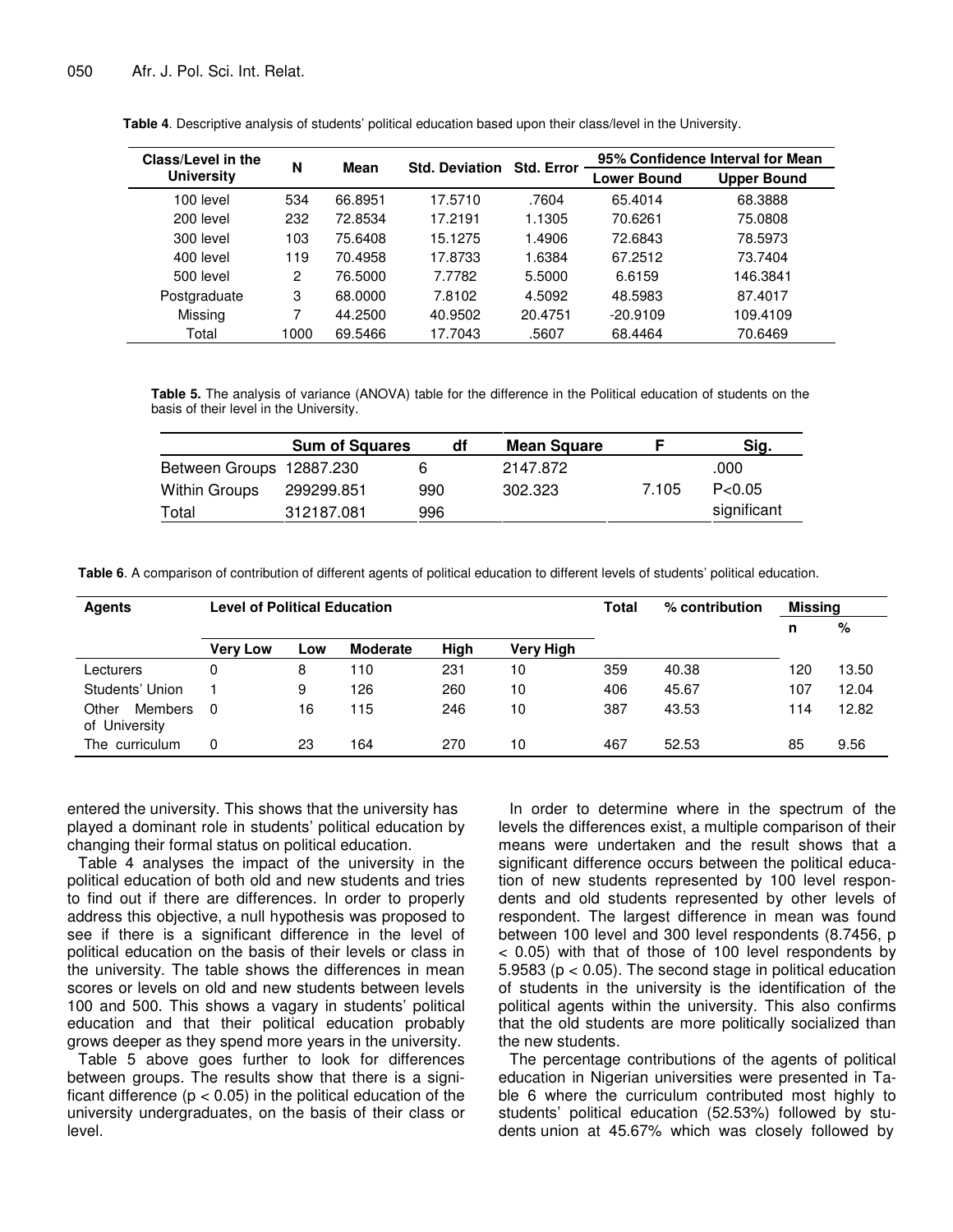| Gender |     | Mean    | <b>Std Deviation</b> |       |                      |
|--------|-----|---------|----------------------|-------|----------------------|
| Male   | 495 | 72.1859 | 18.1869              | 4.697 | 0.000                |
| Female | 501 | 66.9701 | 16.8389              |       | $<$ 0.05 significant |

**Table 7**. Ho: There is no significant difference in the political education of male and female respondents.

other members of the university, (this could be peer groups, religious groups and others) while lecturers contributed the least (40.38%).

Table 7 above is a comparison of male and female students' political education by the university. The result is that a significant difference exists between the political education of male and female respondents at  $(t = 4.697)$ , p < 0.05). Obviously both male and female students were socialised in the university but as expected there are more males than females in this category.

### **DISCUSSION**

This study has confirmed that education plays a prominent role in political socialization/education of university students. Confirming Almond and Verba's (1963) position that education determines political attitude and that the more extensive an individual education the more likely he is to be aware of impact of government, to follow politics, to have more political information and to engage in political discussion with a wider range of people. The study also confirms that if a person has received a higher level of education (college degree or higher) then that person will most likely be more aware of political and social issues and will also realise the importance of political participation and feel compelled to become involved (Thomas, 1995). Downloaded at http://homepage. Mac. com/burkejm/iblog/C37546793/E18 275747931index.html 9/7/2006. This study has confirmed that students' political education changed as soon as they entered university. The study also found that the university is a training ground not only for cross fertilization of ideas but for knowledge development whereby the three domains of education such as cognitive, psychomotor and affective are developed. Certainly, the university autonomy has given students opportunity to develop their potentials and offer them better opportunities for political engagement. The political education of students that are relatively young in the university is different from those older ones. The older one gets in the system, the more political he or she becomes. The new students being fresh in the university need time to settle down and study the university environment. It also often takes time to get them mainstreamed into the university life. This finding therefore confirmed to an extent the study of Jacobsen (2001) when he found that political values of students differ when the students begin to study and that most political values change (only marginally during a three year

period). He however agreed that higher education has a slight homogenizing effect on political values.

It is not surprising that in spite of their education more males than females are politically socialised in the university. This is so because society sees women as disadvantaged, in most cases they are to be seen and not heard. Nigeria is operating a patriarchal system. The inferior position of women in patriarchal society is assumed to be normal and is reinforced by various institutions. At the political level, women are supposed to be silent in community meetings and in decision making. Men meet and take decisions which are binding on all. It is not surprising therefore if girls submit politically to men. The study therefore confirms that women themselves

have internalised this culture of inferiority in politics and have accepted the idea that they are of lower status than men.

On agents of political education, a major finding in this study is the influence of curriculum on the political education of students. The school curriculum is important in shaping the students' understanding of the political world. In a country with a strong ideology, textbooks are used to indoctrinate students; they are often selective and contain biases. However, in the universities, especially in a democracy like Nigeria, it is difficult to control what, and how teachers interpret the textbooks. Truly, campus socialization provides political knowledge to students but it has also been found that in addition to formal educational processes, students are also often very much influenced by on-campus peer and friendship groups. It is hereby confirmed that political education could be shaped by what is transmitted through the official curriculum. The curriculum dictates the knowledge system of each student. It can also widen the cognitive experience of students. Closely connected with the curriculum is the role of lecturers as to their of the curriculum. In other words, political education can be largely defined by hidden curriculum, values, attitudes, and beliefs that are informally transmitted through the everyday practice of the university lecturers.

Obviously, there seems to be evidence that even classroom teachers often corrupt curriculum by hijacking it to promote their ideologies. Nigerian university teachers are noted to be highly political and have been known to constantly interact with students even during lectures. It is possible that no major course or courses in the university can escape the plight of political interference.

Another identified agent of political education of university students is the Students Union. The students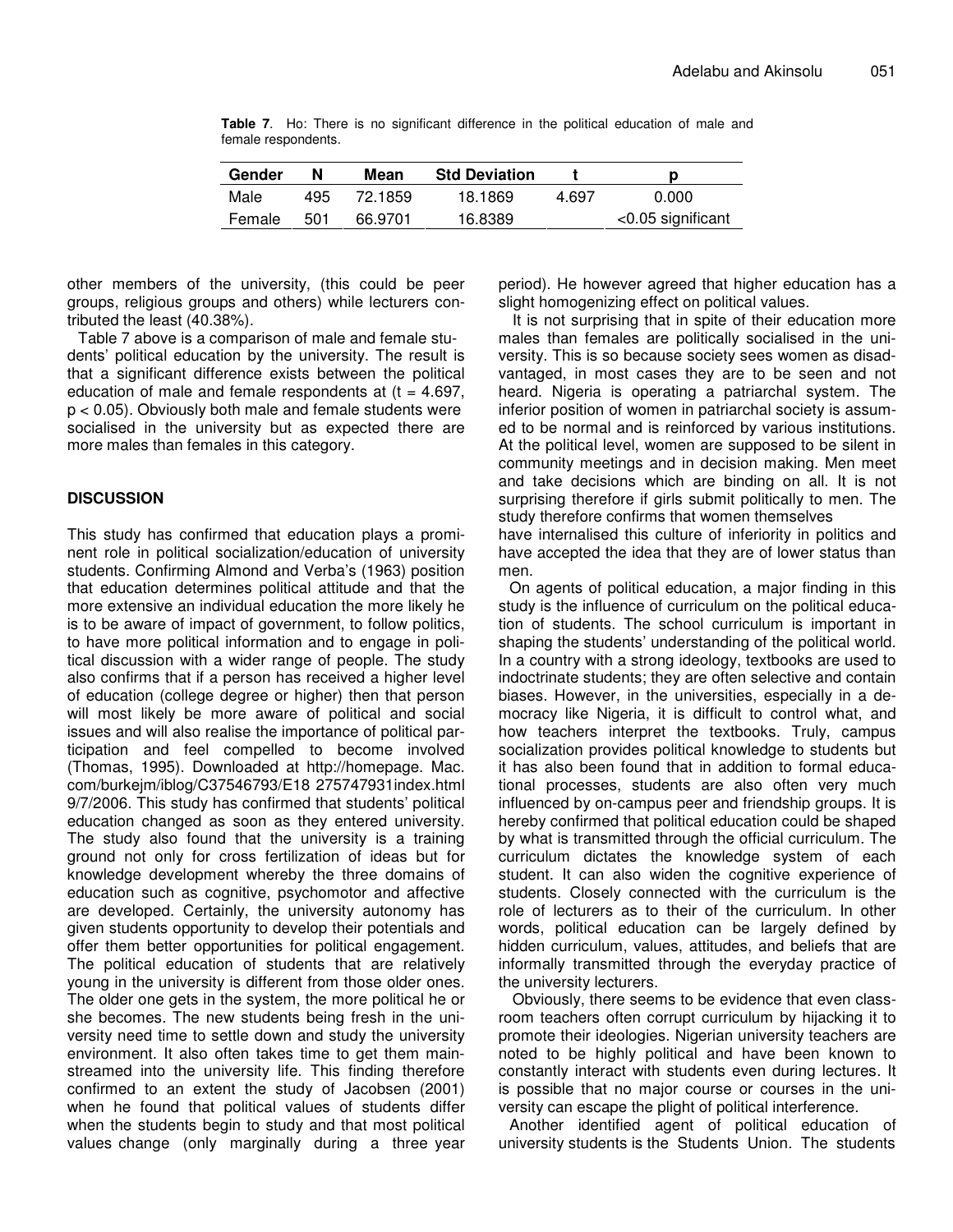union is saddled with the responsibility of managing the affairs of students. Unions exist to represent the interests of students. Students unionism arose out of the recognition that students should be given some protection and prevented from being exploited unduly either by government or by the university. It also sets out to improve the ability of its members to influence decisions, share in decision making and exchange views and ideas with the management.

A student union government is like a typical government as it has the Senate and also observes legislative procedures. The student union is always the first platform where students practice political roles. The Nigerian students' unions are highly politicised bodies and often serve as a training ground for indoctrination, activism and for aspiring politicians. In the Nigerian university the union is headed by the Union executive. It is this executive that dictates the pace of policy and political beliefs of students. The executive could therefore be described as an elitist group that controls all the activities of the university students. It is therefore not surprising that they are the second prominent agents of political education of students. The unions organize several activities for the enlightenment of students. In Nigeria they are very active politically powerful and they comment on all aspects of governance in the university, in the nation and in the international scene. The students' unions facilitate students activities.

The next groups to students union are 'other groups within the university. The study has a limitation here as it did not identify these other groups. It is however safe to say that these groups could be different peer groups, religious associations, faculty associations. This supports the fact that the peer group has been identified as one of several factors that influences attitude formation, and relations with friends of the same age also plays a role in forming one's identity (Ivor Morrish in St. Vem-brianto, 1990).

Surprisingly, the university lecturers tag behind others and are regarded as number four political socialiser of university students. The university lecturers are known for their political activism as strong supporters for students' course. Many times, the students in league with the university lecturers have joined the civil society in voicing out their opinions and resisting government policies. Majority of citizens believed that students acquired their activism through tutelage of their lecturers. Some of the university lecturers are themselves activists and their union called Academic Staff of University Unions (ASUU) have often been regarded as leftist and always in partnership with the students union. It is surprising therefore that their political influence on students is marginal.

#### **Summary and Conclusion**

This study has shown that the university is arena of political education of the students. It has also confirmed that

the higher the education, qualification the more intense the political socialization. That is why old students are more politically socialised by the university. It also confirms that the process of political education can change, be re-arranged or even be-redistributed in line with one's education. Although the early year of students' political education is crucial, one finds that as soon as they enter the university their earlier political influences do change. Male students more than females, feel more compelled to be politically socialised in the university but evidences still support that female students are not totally excluded from the process of socialization.

In line with the Oklahoma Students' Civic Engagement Declaration of 2003, this study calls for a profound civic commitment and a call for institutions of higher education to do a better job educating students for democracy. Thus, there is call for students in the university to be educated in the area of politics and policy. Perhaps, courses like civics could be introduced with the general studies being taught in the university. This will help students to have a direct knowledge of politics rather than pick from the hidden curriculum and the dictates of the small group of people who constitute the executives of the students union.

In conclusion, there is a strong indication that university environment provides a separate and different learning environment from earlier education and that different agents exert influence on students significantly. This study therefore posits that civic education should be intensified in Nigerian universities. This argument is also supported by CIRCLE working paper 46 of May 2006.

#### **REFERENCES**

- Ajayi JF (1990). Nigerian National Merit Award: Award Winners Lecture, Lagos, NIIA, p. 19.
- Almond GA (1974). (ed). Comparative Politics Today, Boston: Little, Brown and Company.
- Almond G, Powell B (1966). Comparative Politics: A Developmental Approach, Boston, Mass
- Almond G, Verba S (1963). The civic culture. Democracy in five nations. Princeton University Press.
- Anise L (1979). Confrontation Politics and Crises Management Nigerian University Students and Public Policy. In Issue. 9:1.
- Bachtiar HW (1968). Indonesia in Emmerson D.K. (ed) Students and Politics in Developing Nations, Pall Mall, London.
- Bhola HS (1990). Evaluation Literacy for development" projects, programs and campaigns:
- Evaluation Planning, design and implementation, and utilisation of results. Hamsury Germany UNESCO Institute for Education; DSE (German Foundation for International Development).
- Budiardjo M (1997). Dasar Hmu Politik (The Base of Political know ledge), Gramedia, Jakarta.
- Coleman JS (1965). Education and Political Development, Evanston, Illinois, Princeton University Press.
- Dye TR (1975). Understanding Public. Englewood Cliffs, N.J., Princeton Hall.
- Entwistle H (1971). Political Education in a Democracy. Cttenlery, Routledge and Kegan Paul.
- Fafunwa AB (1974). History of Education in Nigeria. London: George Allen and Unwin.
- Hamad I, Qodrat Helmi, Zulham (2001). Political Education Through The Mass Media? A Survey of Indonesian University Students. Asia